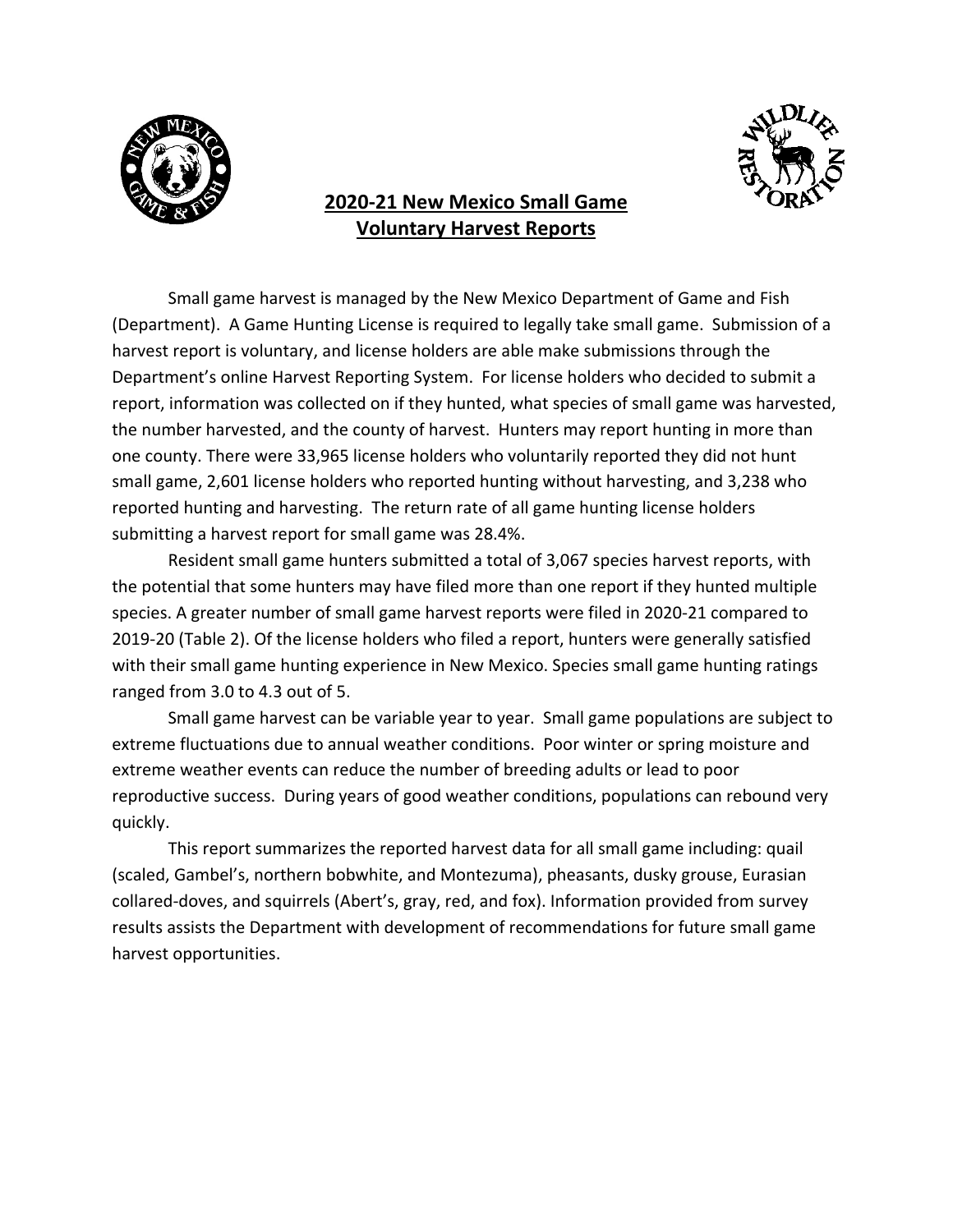| <b>Species</b>                       | <b>Reports</b><br>$15 - 16$ | <b>Harvest</b><br>$15 - 16$ | <b>Reports</b><br>$16-17$ | <b>Harvest</b><br>$16-17$ | <b>Reports</b><br>$17 - 18$ | <b>Harvest</b><br>17-18 | <b>Reports</b><br>18-19 | <b>Harvest</b><br>18-19 | <b>Reports</b><br>19-20 | <b>Harvest</b><br>19-20 | <b>Reports</b><br>$20 - 21$ | <b>Harvest</b><br>$20 - 21$ |
|--------------------------------------|-----------------------------|-----------------------------|---------------------------|---------------------------|-----------------------------|-------------------------|-------------------------|-------------------------|-------------------------|-------------------------|-----------------------------|-----------------------------|
| <b>Scaled Quail</b>                  | 1,987                       | 41,633                      | 1,508                     | 27,793                    | 1,431                       | 24,911                  | 988                     | 13,943                  | 1,013                   | 14,161                  | 1,087                       | 13,271                      |
| Gambel's<br>Quail                    | 527                         | 5,280                       | 447                       | 4,124                     | 487                         | 5,014                   | 324                     | 2,505                   | 370                     | 3,306                   | 637                         | 6,782                       |
| <b>Northern</b><br><b>Bobwhite</b>   | 210                         | 2,824                       | 152                       | 1,838                     | 151                         | 1,894                   | 100                     | 1,039                   | 104                     | 1,392                   | 88                          | 790                         |
| Montezuma<br>Quail                   | 65                          | 506                         | 31                        | 147                       | 28                          | 117                     | 22                      | 99                      | 34                      | 164                     | 26                          | 144                         |
| <b>Unknown</b><br>Quail*             | N/A                         | N/A                         | 204                       | 2,886                     | 159                         | 2,177                   | 106                     | 1,315                   | 103                     | 1,336                   | 102                         | 974                         |
| Pheasant                             | 35                          | 70                          | 40                        | 72                        | 41                          | 89                      | 28                      | 57                      | 33                      | 58                      | 29                          | 53                          |
| <b>Dusky Grouse</b>                  | 374                         | 1,186                       | 346                       | 1,091                     | 273                         | 805                     | 235                     | 652                     | 249                     | 724                     | 373                         | 1,100                       |
| Eurasian<br>Collared-<br><b>Dove</b> | 548                         | 12,858                      | 471                       | 14,843                    | 451                         | 10,915                  | 397                     | 8,179                   | 337                     | 5,177                   | 381                         | 5,594                       |
| <b>Gray Squirrel</b>                 | 19                          | 80                          | 21                        | 90                        | 26                          | 101                     | $11\,$                  | 26                      | 14                      | 35                      | 28                          | 107                         |
| Abert's<br><b>Squirrel</b>           | 120                         | 547                         | 140                       | 761                       | 148                         | 723                     | 81                      | 361                     | 103                     | 476                     | 144                         | 534                         |
| <b>Red Squirrel</b>                  | 44                          | 288                         | 34                        | 192                       | 37                          | 153                     | 20                      | 136                     | 41                      | 208                     | 71                          | 533                         |
| <b>Fox Squirrel</b>                  | $\mathbf{1}$                | 5                           | $\overline{2}$            | 10                        | 3                           | 8                       | $\mathbf{1}$            | 4                       | $\mathbf{1}$            | $\overline{2}$          | $\mathbf{1}$                | $\mathbf{1}$                |
| <b>Unknown</b><br>Squirrel*          | 86                          | 357                         | 83                        | 308                       | 84                          | 275                     | 64                      | 189                     | 97                      | 347                     | 100                         | 372                         |

Table 2. Comparison of the annual number of harvest reports submitted and number of small game reported harvested.

\*Some harvest reports were made outside of species ranges. These reports are categorized as unknown species.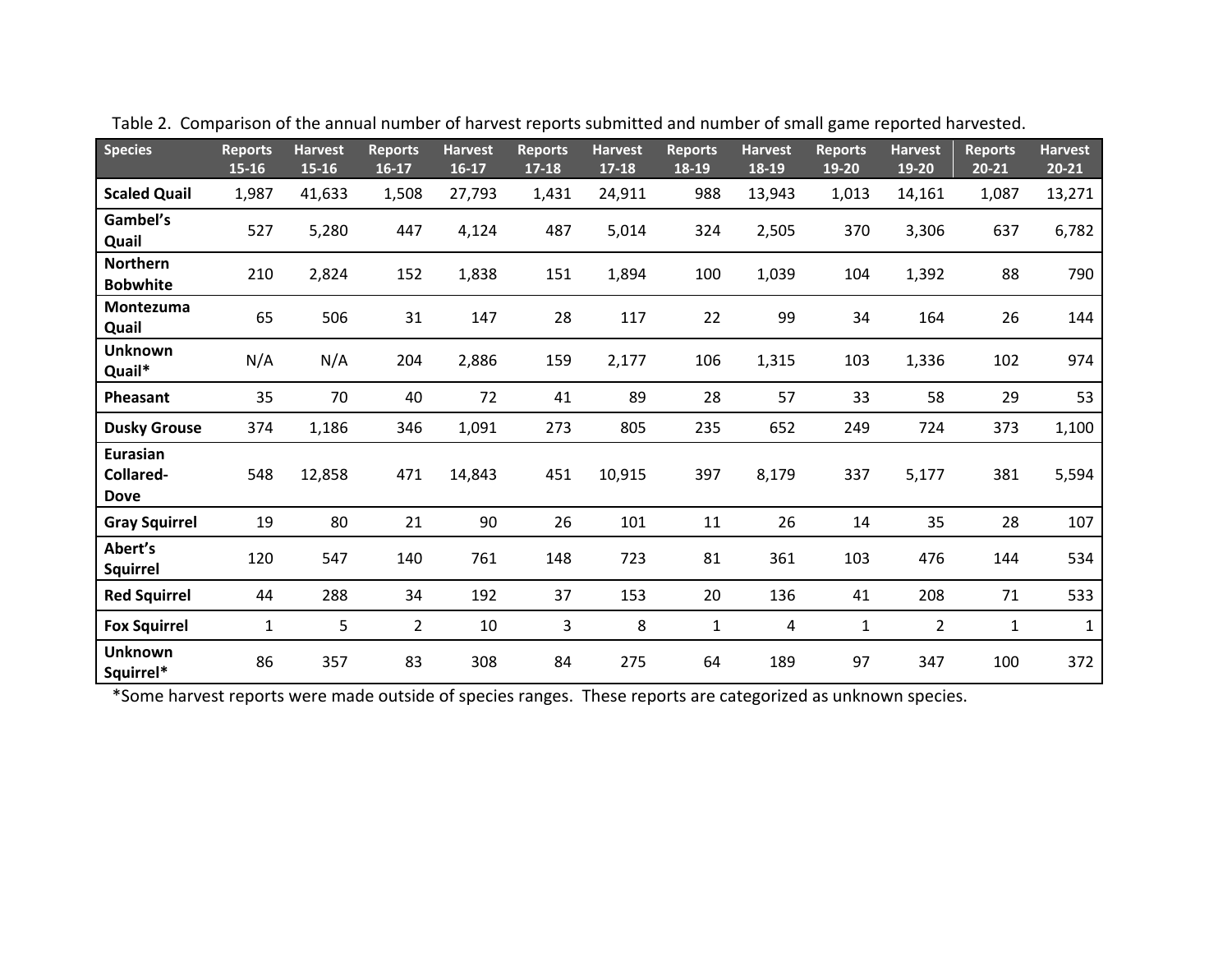# *Species Reports*

# *Scaled Quail*

| County            | <b>Hunter Reports</b> | <b>Harvests</b> | <b>Hunter Rating</b> |
|-------------------|-----------------------|-----------------|----------------------|
| <b>Bernalillo</b> | $\mathbf{1}$          | $\overline{2}$  | 3.0                  |
| <b>Chaves</b>     | 182                   | 2,482           | 3.6                  |
| <b>Cibola</b>     | $\overline{2}$        | 8               | 4.0                  |
| <b>Colfax</b>     | $\overline{2}$        | 27              | 2.5                  |
| <b>Curry</b>      | 25                    | 366             | 3.7                  |
| De Baca           | 25                    | 313             | 4.1                  |
| <b>Dona Ana</b>   | 79                    | 655             | 3.7                  |
| <b>Eddy</b>       | 324                   | 4,469           | 3.2                  |
| <b>Grant</b>      | 23                    | 172             | 4.1                  |
| <b>Guadalupe</b>  | 5                     | 47              | 4.4                  |
| <b>Harding</b>    | $\overline{4}$        | 45              | 4.3                  |
| <b>Hidalgo</b>    | 23                    | 168             | 4.3                  |
| Lea               | 186                   | 2,729           | 3.4                  |
| <b>Lincoln</b>    | 6                     | 66              | 3.8                  |
| <b>Los Alamos</b> | $\mathbf{1}$          | 30              | 4.0                  |
| Luna              | 67                    | 620             | 3.9                  |
| <b>Otero</b>      | 11                    | 62              | 3.2                  |
| Quay              | 16                    | 207             | 3.7                  |
| <b>Roosevelt</b>  | 36                    | 341             | 3.3                  |
| <b>San Juan</b>   | 5                     | 61              | 3.6                  |
| <b>San Miguel</b> | $\overline{2}$        | 6               | 3.0                  |
| <b>Sandoval</b>   | $\overline{2}$        | 22              | 3.0                  |
| <b>Sierra</b>     | 14                    | 131             | 3.1                  |
| <b>Socorro</b>    | 31                    | 133             | 3.5                  |
| <b>Taos</b>       | $\overline{2}$        | 3               | 3.5                  |
| <b>Union</b>      | 9                     | 55              | 3.7                  |
| <b>Valencia</b>   | $\overline{4}$        | 51              | $\overline{4}$       |
| <b>TOTAL</b>      | 1,087                 | 13,271          | 3.5                  |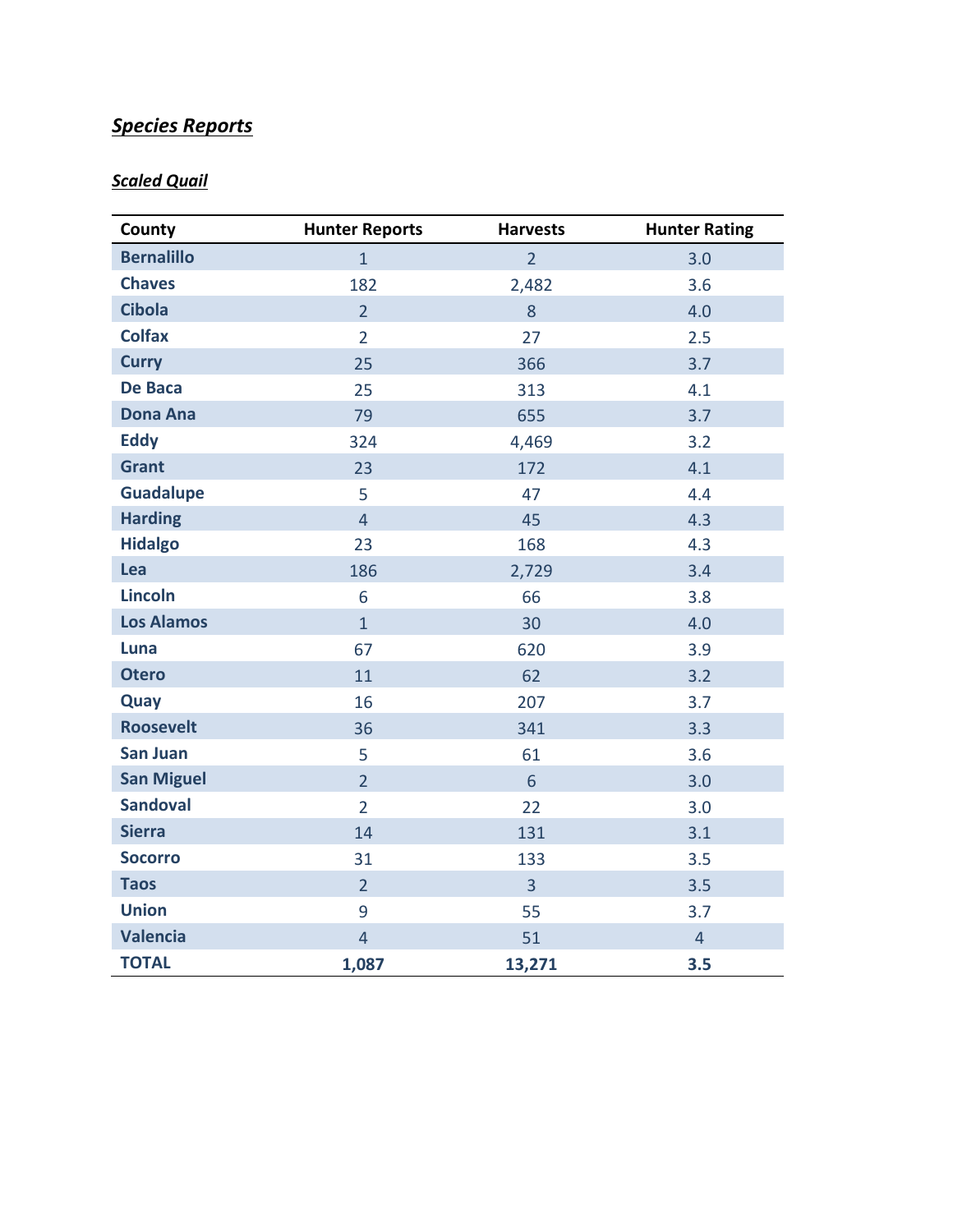## *Gambel's Quail*

| County            | <b>Hunter Reports</b> | <b>Harvests</b> | <b>Hunter Rating</b> |
|-------------------|-----------------------|-----------------|----------------------|
| <b>Bernalillo</b> | 3                     | 34              | 4.0                  |
| <b>Catron</b>     | 10                    | 94              | 3.9                  |
| <b>Cibola</b>     | $\mathbf{1}$          | $\overline{4}$  | 5.0                  |
| <b>Dona Ana</b>   | 146                   | 1450            | 3.7                  |
| <b>Grant</b>      | 93                    | 992             | 4.0                  |
| <b>Hidalgo</b>    | 84                    | 1338            | 4.0                  |
| <b>Lincoln</b>    | $\mathbf{1}$          | $\overline{3}$  | 4.0                  |
| Luna              | 128                   | 1424            | 3.8                  |
| <b>McKinley</b>   | $\overline{2}$        | 22              | 5.0                  |
| <b>Otero</b>      | 25                    | 197             | 3.4                  |
| <b>Rio Arriba</b> | $\mathbf{1}$          | 8               | 5.0                  |
| <b>San Juan</b>   | 7                     | 60              | 4.0                  |
| <b>Sandoval</b>   | $\overline{2}$        | 10              | 4.0                  |
| <b>Sierra</b>     | 51                    | 692             | 3.5                  |
| <b>Socorro</b>    | 77                    | 429             | 3.6                  |
| <b>Valencia</b>   | 6                     | 25              | 3.3                  |
| <b>TOTAL</b>      | 637                   | 6,782           | 3.8                  |

\*Reports outside of species range were considered a misclassification and were changed to unknown quail.

#### *Montezuma Quail*

| County          | <b>Hunter Reports</b> | <b>Harvests</b> | <b>Hunter Rating</b> |
|-----------------|-----------------------|-----------------|----------------------|
| <b>Catron</b>   | 2                     | 5               | 4.5                  |
| <b>Chaves</b>   | 3                     | 19              | 4.0                  |
| <b>Dona Ana</b> | 3                     | 11              | 2.7                  |
| <b>Eddy</b>     | 6                     | 64              | 2.3                  |
| <b>Grant</b>    | 4                     | 24              | 4.5                  |
| <b>Hidalgo</b>  | 3                     | 10              | 4.0                  |
| Luna            | 2                     | 3               | 4.5                  |
| <b>Otero</b>    |                       | 1               | 1.0                  |
| <b>Sierra</b>   |                       | 5               | 5.0                  |
| <b>Socorro</b>  | 1                     | $\overline{2}$  | 5.0                  |
| <b>TOTAL</b>    | 26                    | 144             | 3.6                  |

\*Reports outside of species range were considered a misclassification and were changed to unknown quail.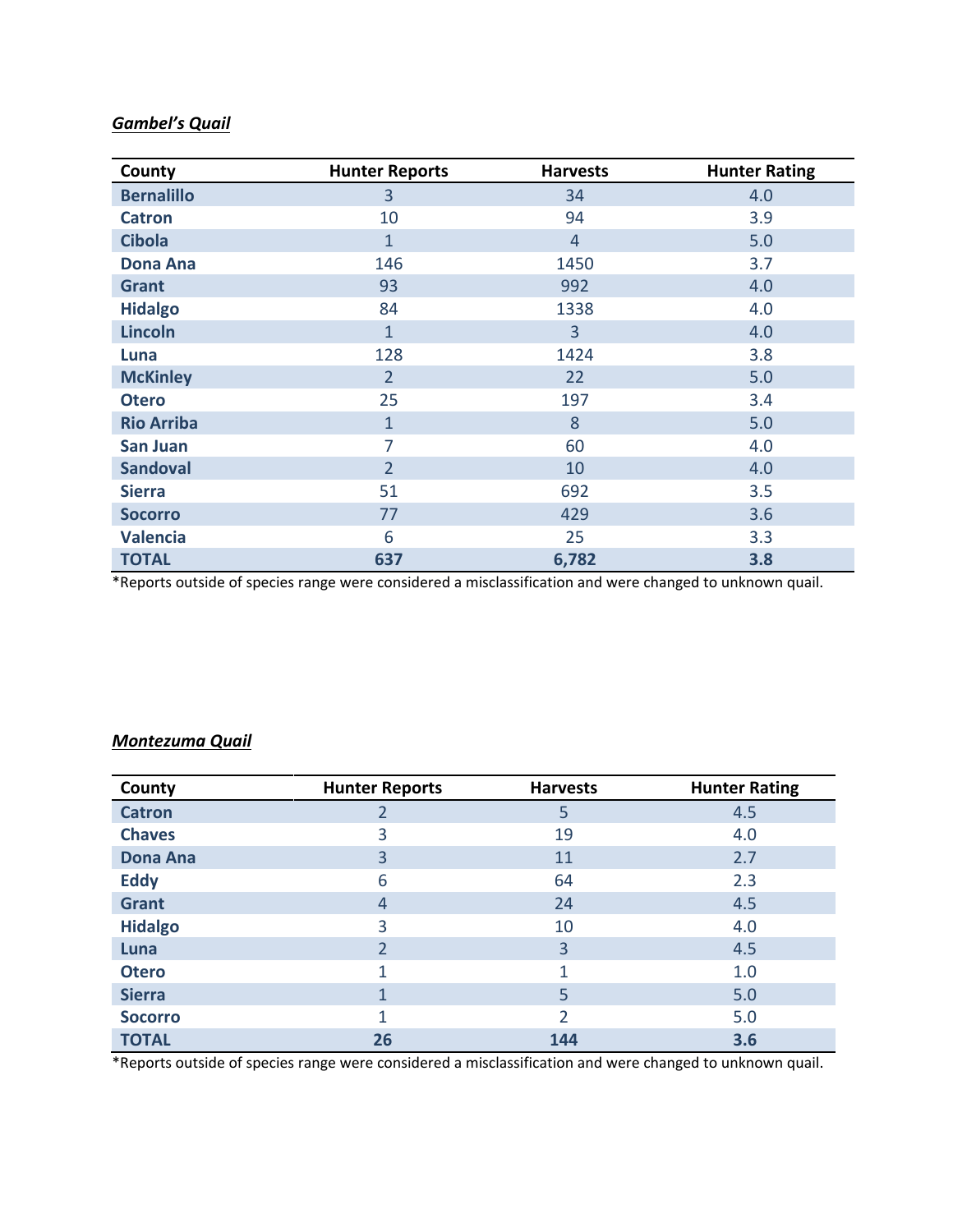# *Northern Bobwhite Quail*

| County           | <b>Hunter Reports</b> | <b>Harvests</b> | <b>Hunter Rating</b> |
|------------------|-----------------------|-----------------|----------------------|
| <b>Chaves</b>    | 3                     | 32              | 3.7                  |
| <b>Curry</b>     | 22                    | 251             | 3.7                  |
| De Baca          | 3                     | 28              | 4.0                  |
| <b>Eddy</b>      | 15                    | 127             | 3.5                  |
| Lea              | 18                    | 194             | 3.8                  |
| Quay             | 2                     | 20              | 4.0                  |
| <b>Roosevelt</b> | 24                    | 137             | 3.1                  |
| <b>Union</b>     | 1                     | 1               | 5.0                  |
| <b>TOTAL</b>     | 88                    | 790             | 3.6                  |

\*Reports outside of species range were considered a misclassification and were changed to unknown quail.

## *Unknown Quail*

| County            | <b>Hunter Reports</b> | <b>Harvests</b> | <b>Hunter Rating</b> |
|-------------------|-----------------------|-----------------|----------------------|
| <b>Chaves</b>     | 18                    | 240             | 3.8                  |
| <b>Cibola</b>     | $\mathbf{1}$          | 4               | 2.0                  |
| <b>Colfax</b>     | $\mathbf{1}$          | 20              | 3.0                  |
| <b>Curry</b>      | 6                     | 27              | 3.7                  |
| <b>DeBaca</b>     | $\mathbf{1}$          | $\overline{2}$  | 3.0                  |
| <b>Dona Ana</b>   | 3                     | 12              | 4.3                  |
| <b>Eddy</b>       | 33                    | 329             | 3.4                  |
| <b>Guadalupe</b>  | $\overline{2}$        | 6               | 3.5                  |
| Lea               | 25                    | 267             | 3.7                  |
| <b>Lincoln</b>    | 3                     | 18              | 4.0                  |
| <b>Roosevelt</b>  | $\mathbf{1}$          | $\overline{7}$  | 3.0                  |
| <b>San Juan</b>   | 1                     | 7               | 5.0                  |
| <b>San Miguel</b> | $\mathbf{1}$          | $\overline{4}$  | 4.0                  |
| <b>Socorro</b>    | 5                     | 29              | 3.8                  |
| <b>Union</b>      | $\mathbf{1}$          | $\overline{2}$  | 4.0                  |
| <b>TOTAL</b>      | 102                   | 974             | 3.6                  |

\*Reports outside of individual species range were changed to unknown quail.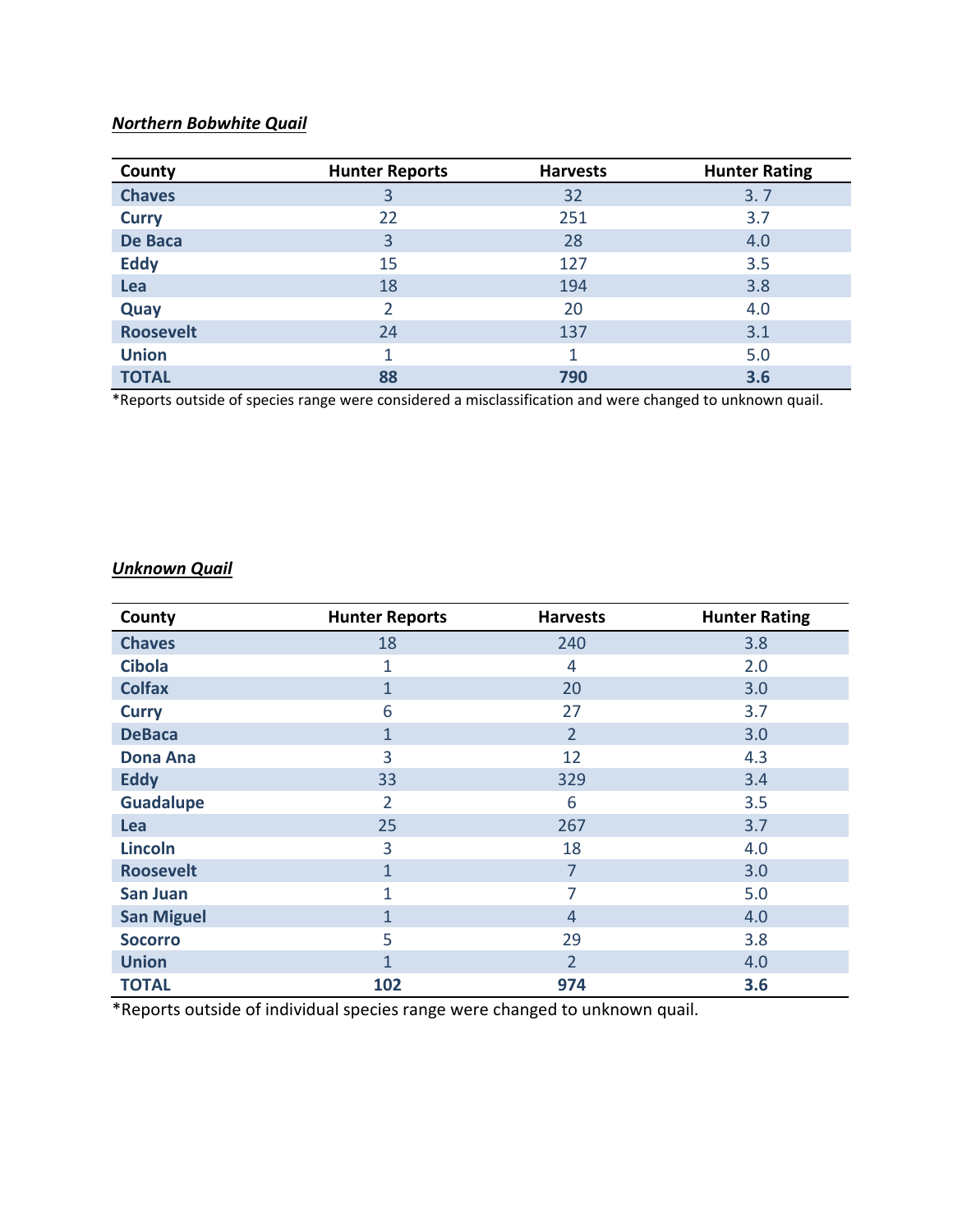# *Ring-necked Pheasant*

| County            | <b>Hunter Reports</b> | <b>Harvests</b> | <b>Hunter Rating</b> |
|-------------------|-----------------------|-----------------|----------------------|
| <b>Chaves</b>     | 3                     | 5               | 4.0                  |
| <b>Colfax</b>     |                       | 2               | 3.0                  |
| <b>Curry</b>      |                       | 3               | 4.0                  |
| <b>Eddy</b>       | 8                     | 17              | 3.4                  |
| <b>Rio Arriba</b> |                       | 1               | 4.0                  |
| <b>Socorro</b>    | 10                    | 14              | 3.6                  |
| <b>Union</b>      | 3                     | 8               | 4.3                  |
| Valencia          |                       | 3               | 5.0                  |
| <b>TOTAL</b>      | 29                    | 53              | 3.7                  |

### *Dusky Grouse*

| County            | <b>Hunter Reports</b> | <b>Harvests</b> | <b>Hunter Rating</b> |
|-------------------|-----------------------|-----------------|----------------------|
| <b>Catron</b>     | 1                     | 1               | 3.0                  |
| <b>Cibola</b>     | 1                     | 1               | 5.0                  |
| <b>Colfax</b>     | 12                    | 65              | 3.9                  |
| <b>Los Alamos</b> | 3                     | 14              | 3.3                  |
| <b>Mora</b>       | 20                    | 53              | 4.4                  |
| <b>Rio Arriba</b> | 107                   | 314             | 3.9                  |
| <b>San Miguel</b> | 38                    | 92              | 4.0                  |
| <b>Sandoval</b>   | 28                    | 63              | 4.1                  |
| <b>Santa Fe</b>   | 23                    | 61              | 3.6                  |
| <b>Sierra</b>     | 1                     | 1               | 5.0                  |
| <b>Taos</b>       | 139                   | 435             | 3.8                  |
| <b>TOTAL</b>      | 373                   | 1,100           | 3.9                  |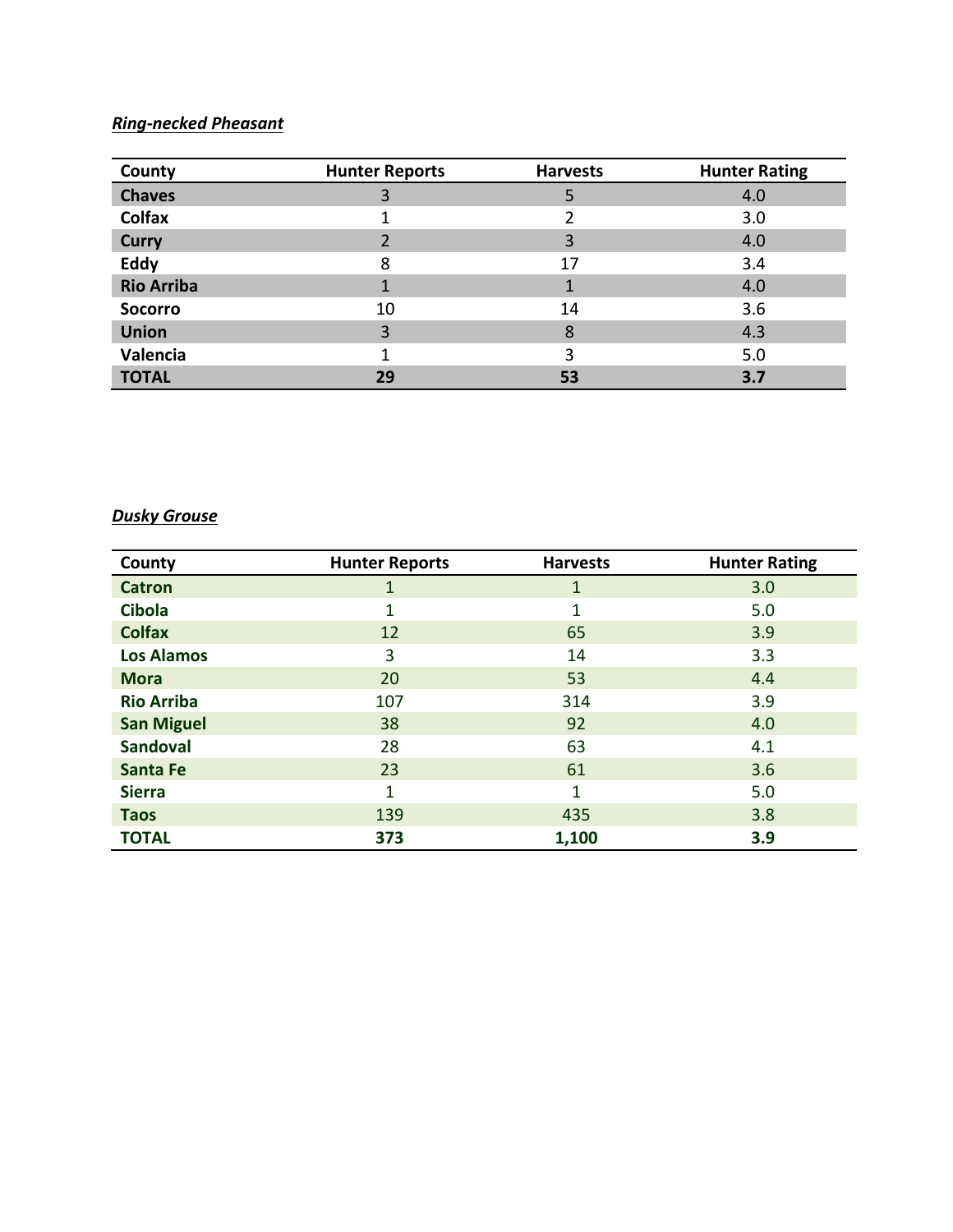# *Eurasian Collared Dove*

| County            | <b>Hunter Reports</b> | <b>Harvests</b> | <b>Hunter Rating</b> |
|-------------------|-----------------------|-----------------|----------------------|
| <b>Bernalillo</b> | $\overline{4}$        | 46              | 3.0                  |
| <b>Catron</b>     | $\overline{2}$        | 22              | 3.0                  |
| <b>Chaves</b>     | 55                    | 1085            | 4.1                  |
| <b>Colfax</b>     | 3                     | 97              | 3.7                  |
| <b>Curry</b>      | 10                    | 81              | 4.0                  |
| <b>De Baca</b>    | 4                     | 26              | 4.0                  |
| <b>Dona Ana</b>   | 87                    | 1023            | 4.2                  |
| <b>Eddy</b>       | 68                    | 1308            | 3.5                  |
| <b>Grant</b>      | $\overline{4}$        | 36              | 4.5                  |
| Lea               | 27                    | 326             | 3.6                  |
| Luna              | 11                    | 96              | 3.8                  |
| <b>Mora</b>       | $\overline{2}$        | 12              | 3.5                  |
| <b>Otero</b>      | $\overline{4}$        | 25              | 3.8                  |
| <b>Rio Arriba</b> | $\overline{2}$        | 5               | 3.5                  |
| <b>Roosevelt</b>  | 11                    | 283             | 4.1                  |
| <b>San Juan</b>   | $\overline{7}$        | 37              | 3.9                  |
| <b>San Miguel</b> | $\mathbf{1}$          | 10              | 3.0                  |
| <b>Sandoval</b>   | 3                     | 14              | 5.0                  |
| <b>Santa Fe</b>   | 5                     | 46              | 4.0                  |
| <b>Sierra</b>     | 17                    | 212             | 3.6                  |
| <b>Socorro</b>    | 21                    | 303             | 3.6                  |
| <b>Taos</b>       | $\mathbf{1}$          | 3               | 2.0                  |
| <b>Torrance</b>   | $\overline{2}$        | 20              | 3.0                  |
| <b>Union</b>      | 6                     | 91              | 4.0                  |
| <b>Valencia</b>   | 24                    | 387             | 4.1                  |
| <b>TOTAL</b>      | 381                   | 5,594           | 3.9                  |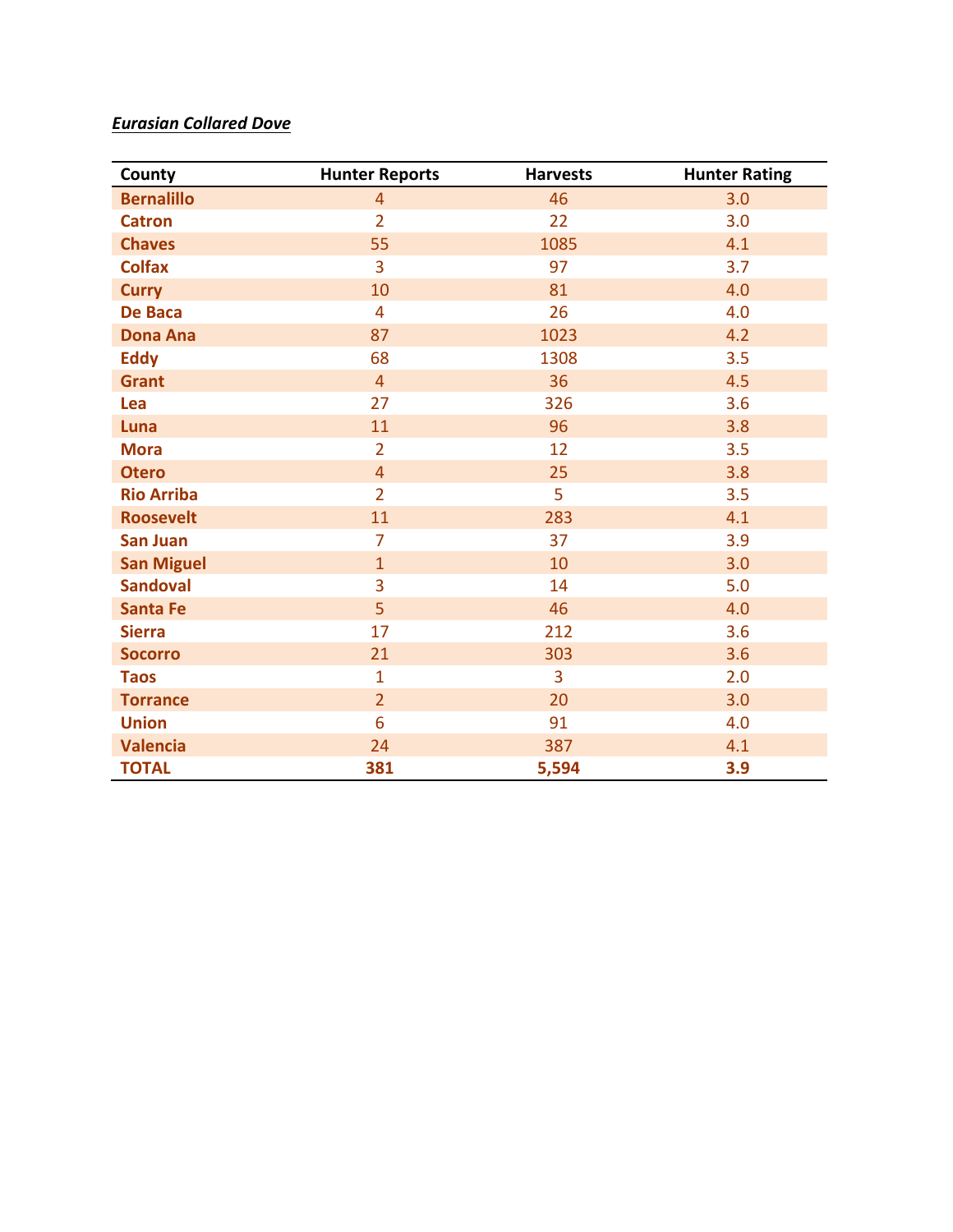### *Abert's Squirrel*

| County            | <b>Hunter Reports</b> | <b>Harvests</b> | <b>Hunter Rating</b> |
|-------------------|-----------------------|-----------------|----------------------|
| <b>Bernalillo</b> | 3                     | 6               | 3.3                  |
| <b>Catron</b>     | 28                    | 121             | 4                    |
| <b>Cibola</b>     | 15                    | 85              | 3.5                  |
| <b>Colfax</b>     | $\mathbf{1}$          | 4               | 5                    |
| <b>Grant</b>      | 14                    | 60              | $\overline{4}$       |
| <b>McKinley</b>   | 4                     | 9               | 4.3                  |
| <b>Rio Arriba</b> | 20                    | 74              | 4.4                  |
| <b>San Miguel</b> | $\overline{2}$        | 3               | 4                    |
| <b>Sandoval</b>   | 14                    | 32              | 4.2                  |
| <b>Santa Fe</b>   | 8                     | 17              | 3.5                  |
| <b>Sierra</b>     | 6                     | 19              | 4.3                  |
| <b>Socorro</b>    | 13                    | 44              | 4.2                  |
| <b>Taos</b>       | $\mathbf{1}$          | $\overline{2}$  | $\overline{2}$       |
| <b>Torrance</b>   | 13                    | 56              | 3.9                  |
| <b>Valencia</b>   | $\overline{2}$        | $\overline{2}$  | 5                    |
| <b>TOTAL</b>      | 144                   | 534             | 4.0                  |

\*Reports outside of species range were considered a misclassification and were changed to unknown squirrel.

#### *Red Squirrel*

| County            | <b>Hunter Reports</b> | <b>Harvests</b> | <b>Hunter Rating</b> |
|-------------------|-----------------------|-----------------|----------------------|
| <b>Catron</b>     | 1                     | 7               | 5                    |
| <b>Chaves</b>     | 1                     | 42              | 5                    |
| <b>Colfax</b>     | 3                     | 113             | $\overline{4}$       |
| Grant             | 3                     | 6               | 4                    |
| <b>Lincoln</b>    | 3                     | 16              | $\overline{4}$       |
| <b>Los Alamos</b> | $\mathbf{1}$          | $\overline{2}$  | 5                    |
| <b>McKinley</b>   | $\mathbf{1}$          | 3               | $\overline{4}$       |
| <b>Mora</b>       | 2                     | 9               | 4.5                  |
| <b>Otero</b>      | 15                    | 94              | 4.1                  |
| <b>Rio Arriba</b> | 4                     | 17              | 4.5                  |
| <b>San Miguel</b> | 13                    | 89              | 4.4                  |
| <b>Sandoval</b>   | 13                    | 97              | 4.4                  |
| <b>Santa Fe</b>   | $\overline{4}$        | 11              | 3.8                  |
| <b>Socorro</b>    | 1                     | 12              | 4                    |
| <b>Taos</b>       | 6                     | 15              | 4.2                  |
| <b>TOTAL</b>      | 71                    | 533             | 4.3                  |

\*Reports outside of species range were considered a misclassification and were changed to unknown squirrel.